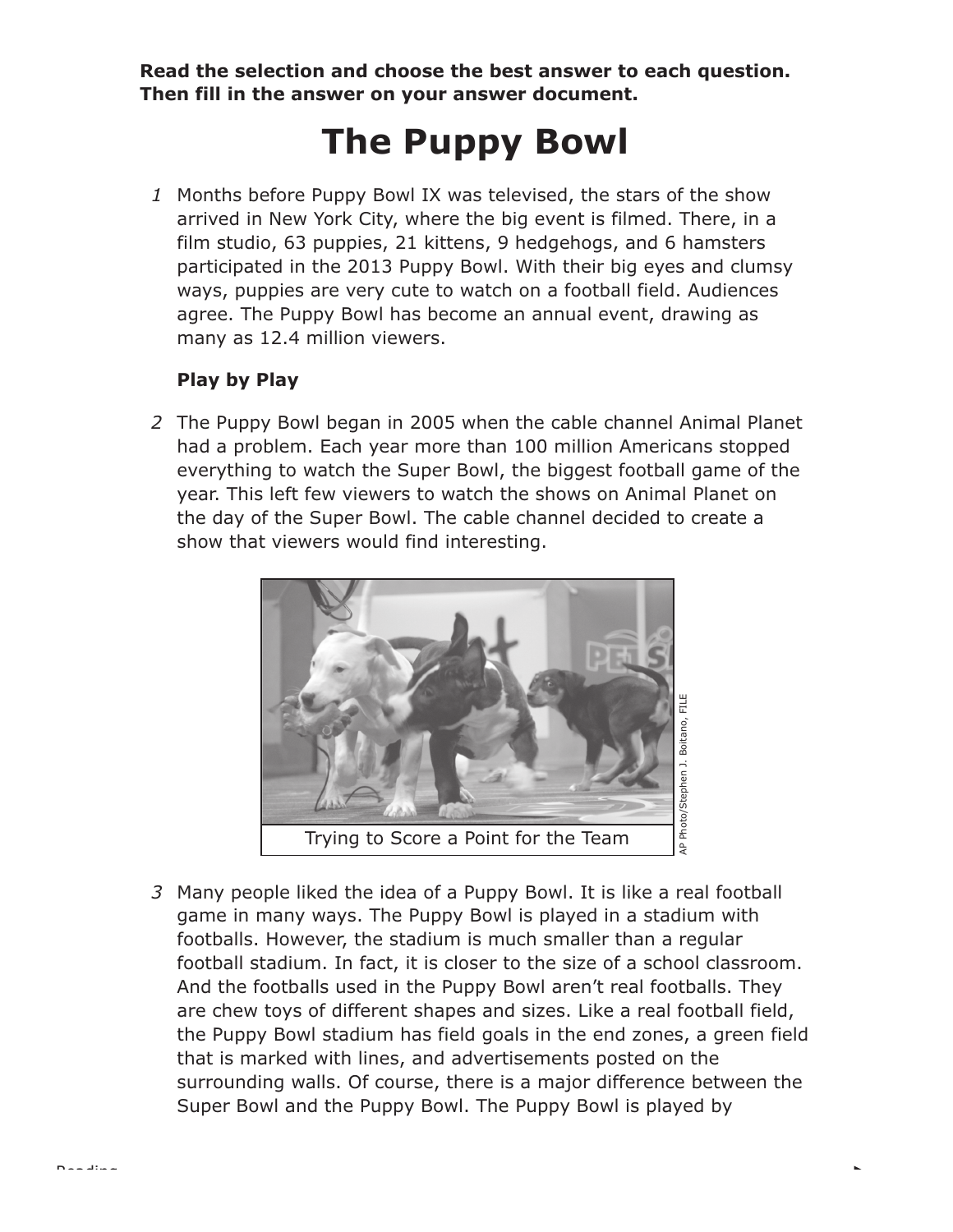puppies, not humans. But that's not all. The Puppy Bowl has an entertaining halftime show performed by kittens. For the 2013 show, hamsters operated a blimp camera, and hedgehogs were the cheerleaders.

# **Picking Puppy Players**

- *4* Animal shelters throughout the country send in pictures of their puppies, hoping one will be chosen. Each puppy is photographed next to a soda can so that the judges can see its size. Puppies are typically between 8 and 16 weeks old, and each puppy is available for adoption. Petfinder.com, an organization that helps people find pets, picks the players based on cuteness and their ability to play well with others.
- *5* Once the puppies are chosen, they are flown to New York City and taken to a film studio. Many volunteers are waiting at the studio to welcome the puppies, kittens, and other animal participants in the Puppy Bowl.

## **Puppy Protection**

- *6* At the studio, camera crews film the puppies and other animals in action. While the Puppy Bowl is being recorded, the puppies and other animals are well cared for by all the volunteers and crew members. In addition, a veterinarian examines each puppy before it goes on camera and gives medical care that might be needed during the game. A worker from the Humane Society supervises all play. The puppies are filmed for only 20 minutes at a time to make sure that they stay safe and enjoy themselves.
- *7* To make the game fair, the puppies are divided into groups so that they play with puppies their own size. Even though puppies do not know how to play football, they seem to have fun on the field. There are puppy tug-of-war contests, puppies tripping over their own feet, and puppies falling into the water bowl, as well as puppies that seem confused and simply sit on the field.

k.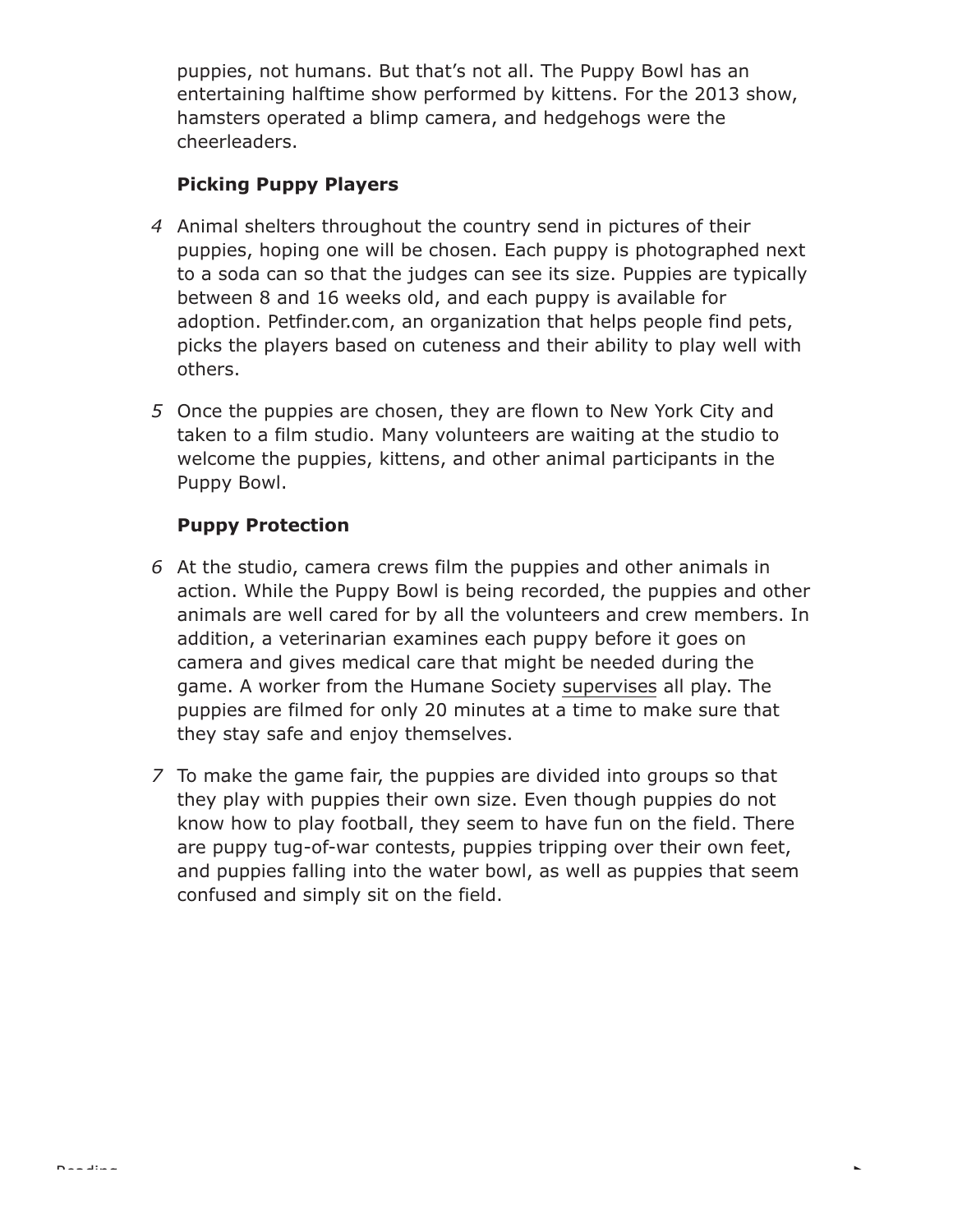

- *8* A referee watches the puppies during the game and stops the game when necessary. If a puppy drags a toy to the end of the field, the referee announces a touchdown. Volunteers cheer when they hear the news. A puppy that gets too playful on the field may have to take a break. A puppy that falls asleep gets a time-out. And when there is a "personal foul," a volunteer quickly grabs some paper towels to soak up the puddle!
- *9* The staff members at Animal Planet enjoy the company of the puppies until the camera crews have collected many hours of film. Then they review the film and select the cutest moments to share with viewers of the Puppy Bowl.

#### **Everyone Wins**

Reading

*10* In addition to the cuteness and fun, the Puppy Bowl has a serious side. All the puppies, kittens, and other animals come from animal shelters. And by the end of the Puppy Bowl each year, all of them are adopted. But that's not all. Petfinder.com reports that the Puppy Bowl increases the overall number of adoptions nationwide. The Puppy Bowl is always a fun day with a happy ending for both animals and humans.



Fumble, the 2012 Puppy Bowl's Most Valuable Puppy, with His New Owner

Photo/Mary Altaffer AP Photo/Mary Altaffer  $\overline{4}$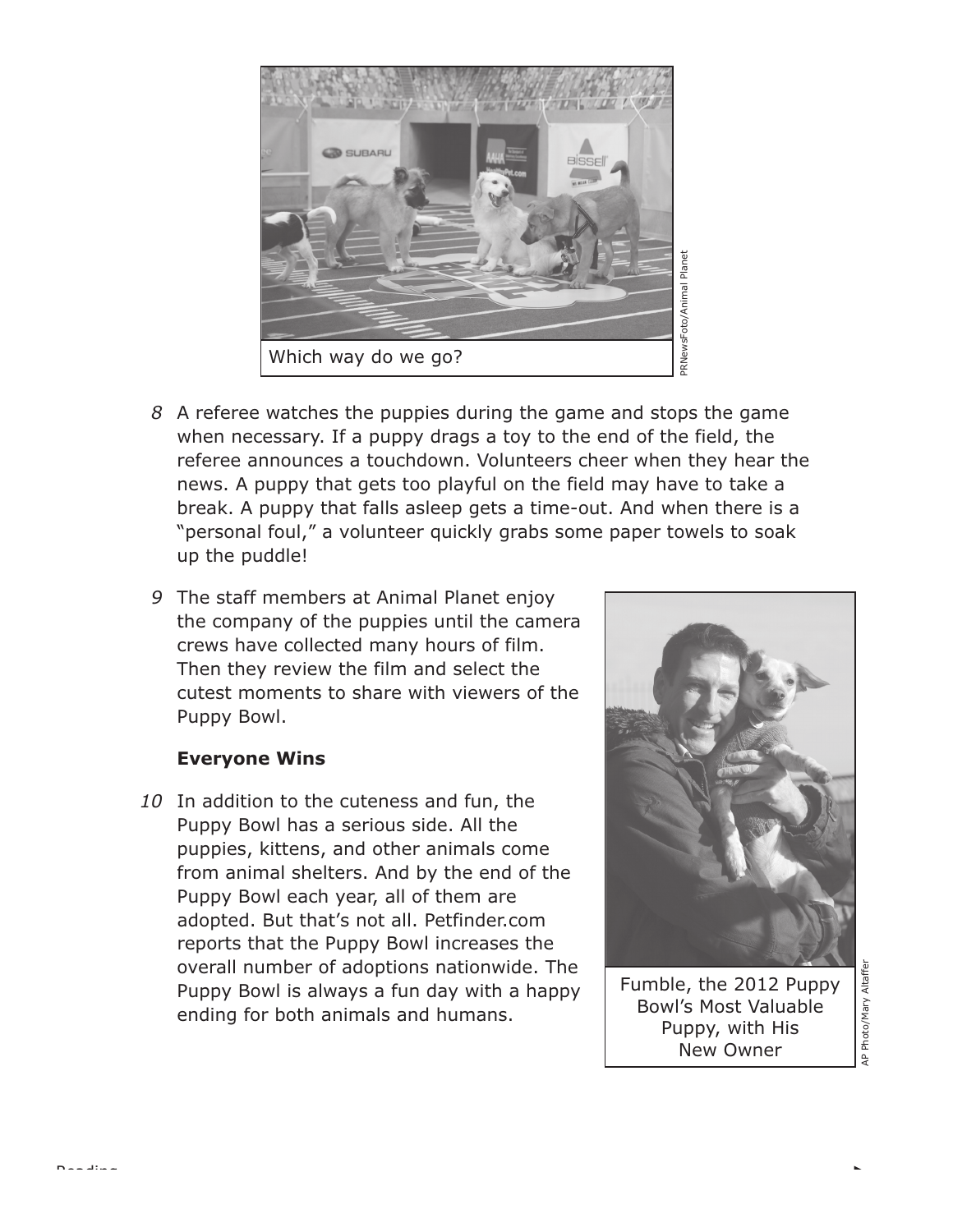- **1** Which detail from the selection supports the idea that people enjoy watching the Puppy Bowl?
	- **A** Animals are filmed months before the Super Bowl takes place.
	- **B** The Puppy Bowl is seen by as many as 12.4 million viewers every year.
	- **C** Animal shelters throughout the country send pictures of animals.
	- **D** The Puppy Bowl can be seen on the same day as the Super Bowl.

- **2** The main purpose of this selection is to
	- **F** compare football players with puppies
	- **G** describe how puppies learned to play a human sport
	- **H** persuade the reader to adopt a pet from an animal shelter
	- **J** provide facts about a popular animal show

- **3** Which sentence from the selection expresses the author's opinion?
	- **A** *With their big eyes and clumsy ways, puppies are very cute to watch on a football field.*
	- **B** *The cable channel decided to create a show that viewers would find interesting.*
	- **C** *Of course, there is a major difference between the Super Bowl and the Puppy Bowl.*
	- **D** *Petfinder.com reports that the Puppy Bowl increases the overall number of adoptions nationwide.*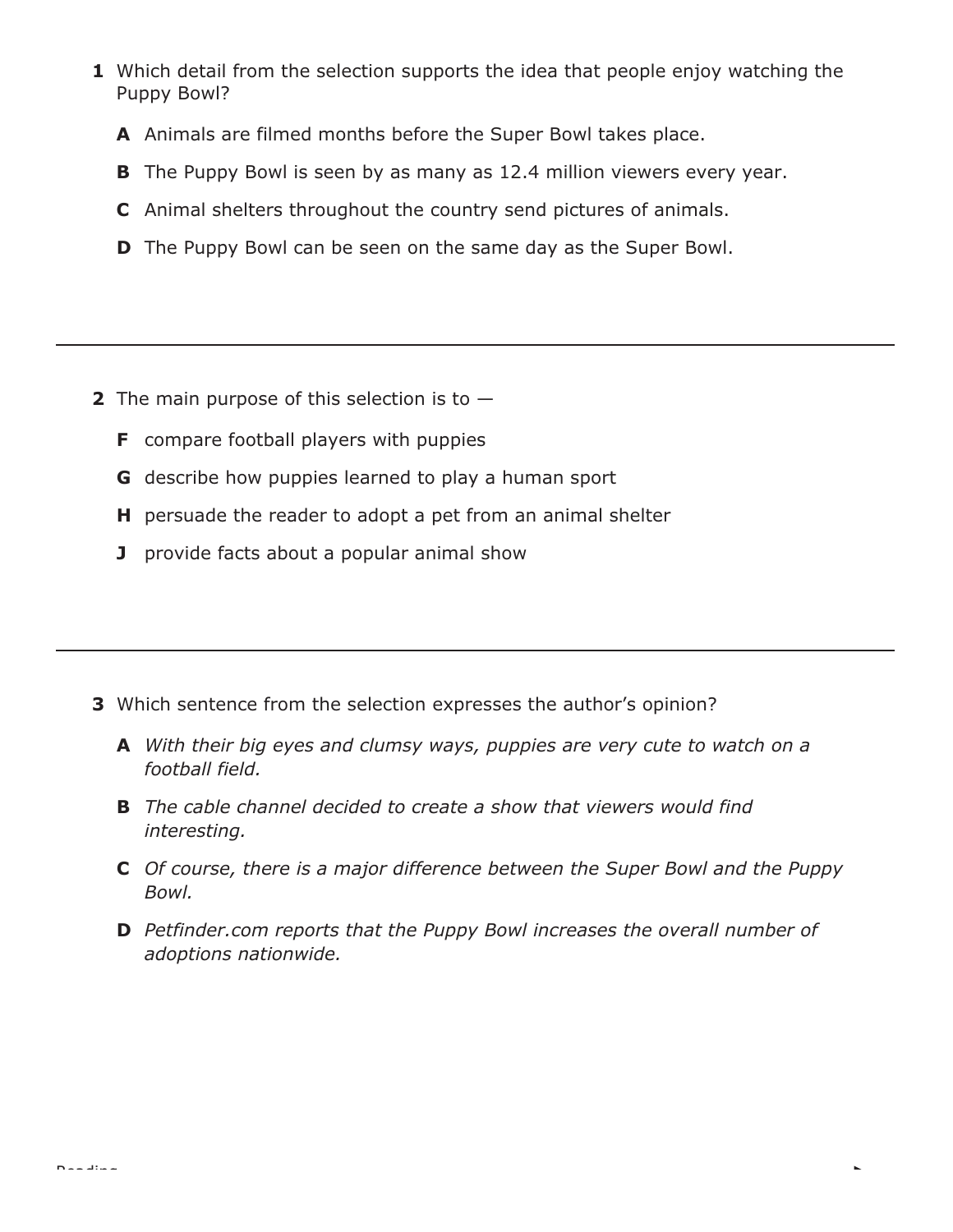- **4** What do all the Puppy Bowl participants have in common?
	- **F** They are all the same breed.
	- **G** They are all the same size.
	- **H** They are all used to playing games.
	- **J** They are all available for adoption.

**5** Read the following information about the origin of the word supervise.

from the Latin *super-* + *videre*, meaning "to see"

This information helps the reader know that the word supervises in paragraph 6 means —

- **A** encourages
- **B** *judges*
- **C** determines
- **D** watches

**6** The author organizes the information in paragraph 3 by —

- **F** explaining why a game played by puppies is better than the same game played by humans
- **G** listing the reasons a cable channel created a show with puppies
- **H** comparing the puppy football game with a real football game
- **J** showing all the ways that puppy football is entertaining to watch